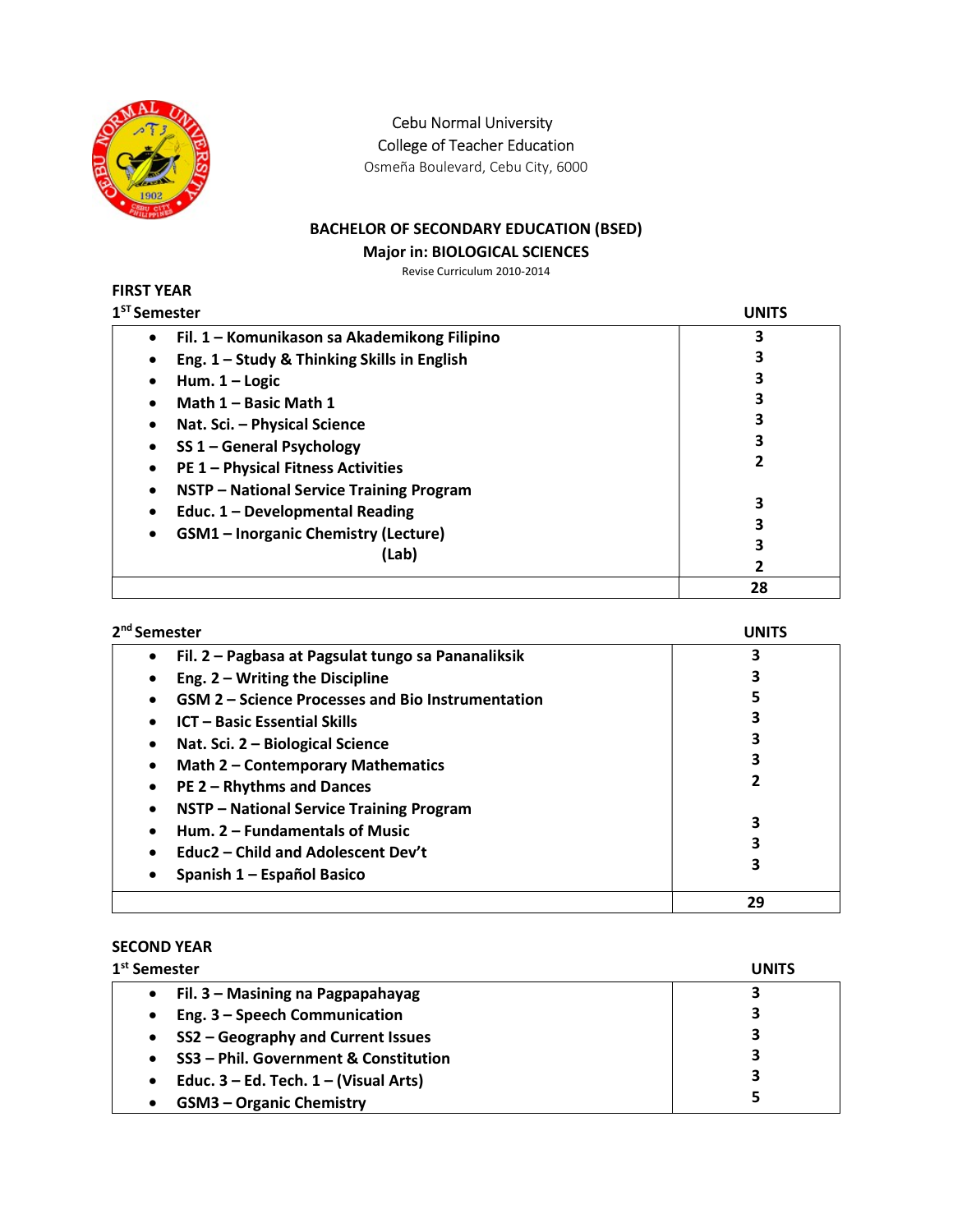| <b>PE 3 – Fundamentals of Games and Sports</b>  |    |
|-------------------------------------------------|----|
| Spanish 2 – Español Intermedio                  |    |
| <b>GSM4</b> – History and Philosophy of Science |    |
|                                                 | 29 |

| 2 <sup>nd</sup> Semester                | <b>UNITS</b> |
|-----------------------------------------|--------------|
| Educ. $4$ – Facilitating Learning       | 3            |
| Educ. 5 – Ed. Tech. 2 – (ILT)<br>٠      | 5            |
| Educ. 6 - Teaching Profession<br>٠      | 3            |
| Educ. 7 - Principles of Teaching 1<br>٠ | 3            |
| <b>GSM5 - General Psychology</b>        | 3            |
| <b>GSM6 - General Zoology</b>           | 5            |
| <b>GSM7 - Cell Biology</b>              | 5            |
| <b>PE 4 - Recreational Activities</b>   | 2            |
|                                         | 29           |

#### THIRD YEAR

| $1ST$ Semester                                              | UNITS |
|-------------------------------------------------------------|-------|
| History 1 – Philippine History<br>$\bullet$                 | 3     |
| Lit. $1$ – Literature of the Philippines<br>$\bullet$       | 3     |
| Educ. 9 – Principles of Teaching 2<br>$\bullet$             | 3     |
| <b>Educ. 10 Assessment of Student Learning</b><br>$\bullet$ | 3     |
| Educ. 11 Field Study 1<br>$\bullet$                         | 3     |
| <b>GSM8 - Biochemistry</b><br>$\bullet$                     | 3     |
| <b>GSM9 - Biostatics</b>                                    | 1.5   |
| <b>GSM10 - Intro to Physics</b><br>$\bullet$                | 5     |
|                                                             | 29.5  |

| 2 <sup>nd</sup> Semester |  |
|--------------------------|--|
|--------------------------|--|

| <sup>nd</sup> Semester                                 |      |
|--------------------------------------------------------|------|
| SS4 - Economics w/ Agrarian Reform                     |      |
| Educ. 12 - Assessment of Student Learning<br>$\bullet$ |      |
| Educ. $13$ – Field Study 2<br>$\bullet$                | 5    |
| Educ. 14 - Curriculum Development<br>$\bullet$         | 3    |
| Educ. 15 - Intro. to Research                          | 3    |
| <b>GSM11 - Microbiology</b>                            | 3    |
| <b>GSM12 - Bioresearch</b>                             | 3    |
| <b>GSM13 – Genetics 1</b><br>$\bullet$                 | 3    |
|                                                        | 24.5 |

# FOURTH YEAR

1 st Semester

| Educ. 16 – Special Topic                         |  |
|--------------------------------------------------|--|
| <b>Educ. 17 – Social Dimensions in Education</b> |  |
| • $SS6 - Life$ and Works of Rizal                |  |